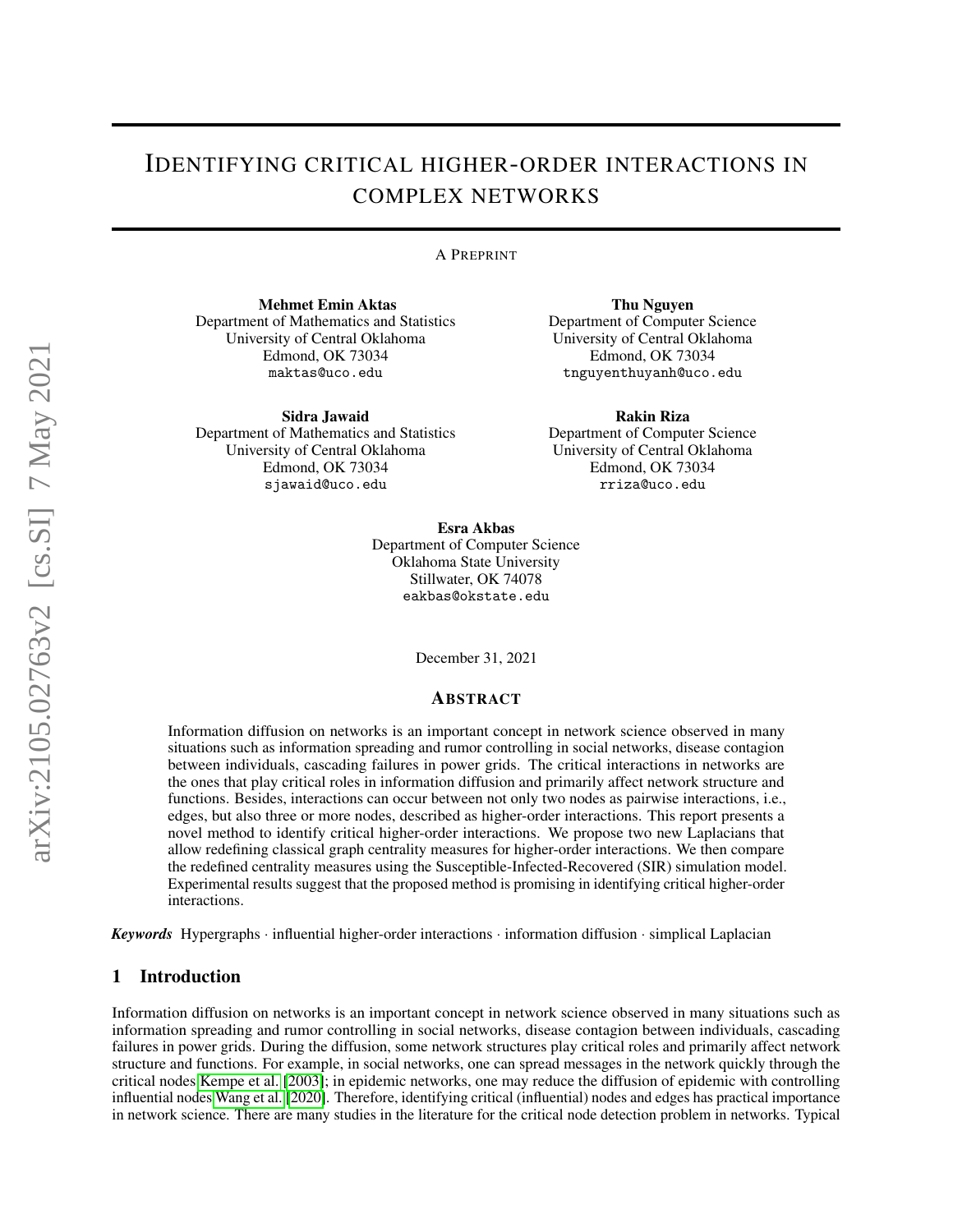methods are based on network topology. Some studies use nodes' degree, such as degree centrality [Bonacich](#page-8-2) [\[1972\]](#page-8-2) and H-index [Lü et al.](#page-8-3) [\[2016\]](#page-8-3), some use paths in networks, such as closeness centrality [Freeman](#page-8-4) [\[1978\]](#page-8-4) and betweenness centrality [Freeman](#page-8-5) [\[1977\]](#page-8-5), and some use eigendecomposition of graphs, such as PageRank [Brin and Page](#page-8-6) [\[1998\]](#page-8-6) and DFF centrality [Aktas et al..](#page-8-7) In addition, some researchers use node deletion or contraction to distinguish the importance of nodes [Arulselvan et al.](#page-8-8) [\[2009\]](#page-8-8), [Yang et al.](#page-8-9) [\[2019\]](#page-8-9).

Besides, critical edges in networks also play a critical role in information diffusio[nGiuraniuc et al.](#page-8-10) [\[2005\]](#page-8-10), [Girvan and](#page-8-11) [Newman](#page-8-11) [\[2002\]](#page-8-11), [Wang et al.](#page-8-12) [\[2017\]](#page-8-12), [Zio et al.](#page-8-13) [\[2012\]](#page-8-13), [Saito et al.](#page-8-14) [\[2016\]](#page-8-14), [Wong et al.](#page-8-15) [\[2017\]](#page-8-15), [Hamers et al.](#page-8-16) [\[1989\]](#page-8-16), [Yu et al.](#page-8-17) [\[2018\]](#page-8-17), [Cheng et al.](#page-8-18) [\[2010\]](#page-8-18). For example, critical edges give important transmission lines in complex power networks. As another example, the identification of critical edges can be helpful to analyze the vulnerability in electrical transmission networks. Recently, many researchers focus on finding critical edges based on network topology. For example, the authors in [Giuraniuc et al.](#page-8-10) [\[2005\]](#page-8-10) use the degree of the two nodes that an edge connects to measure the importance of the edge. In [Girvan and Newman](#page-8-11) [\[2002\]](#page-8-11), [Wang et al.](#page-8-12) [\[2017\]](#page-8-12), [Zio et al.](#page-8-13) [\[2012\]](#page-8-13), the authors use the betweenness centrality of edges to detect critical edges. In other words, they assume that edges connecting two connected components are important. There are also other studies that use flow/reachabilit[ySaito et al.](#page-8-14) [\[2016\]](#page-8-14), [Wong](#page-8-15) [et al.](#page-8-15) [\[2017\]](#page-8-15), bridgeness [Cheng et al.](#page-8-18) [\[2010\]](#page-8-18), neighbors [Hamers et al.](#page-8-16) [\[1989\]](#page-8-16), and clique degrees [Yu et al.](#page-8-17) [\[2018\]](#page-8-17) to measure the edge importance.

On the other hand, as we see in different real-world applications, such as in human communication, chemical reactions, and ecological systems, interactions can occur between not only two nodes as pairwise interactions, i.e., edges, but also three or more nodes [Battiston et al.](#page-8-19) [\[2020\]](#page-8-19) described as *higher-order* interactions. Hypergraphs can be used to model higher-order interactions in complex systems where entities are represented as nodes, and higher-order interactions among them are represented as hyperedges. For example, in coauthorship networks, nodes represent authors, and hyperedges represent coauthorship between authors. As another example, in drug-drug interaction networks, nodes are substances that make up the drug, and hyperedges correspond to drugs. Besides, critical hyperedges also play a critical role in information diffusion. For example, to find the most influential article in a coauthorship network, we need to find the most influential hyperedge. As another example, in a social network, manufacturers intend to detect influential hyperedges for promoting their products to maximize the number of influenced customers.

There are a few studies that explore the critical hyperedges in hypergraphs. In [Veremyev et al.](#page-8-20) [\[2017,](#page-8-20) [2019\]](#page-9-0), [Vogiatzis](#page-9-1) [et al.](#page-9-1) [\[2015\]](#page-9-1), the authors use the betweenness centrality and cliques to find the influential higher-order interactions with a fixed size, however they are only able to compare interactions of the same size. In [Nasirian et al.](#page-9-2) [\[2020\]](#page-9-2), [Zhao et al.](#page-9-3) [\[2017\]](#page-9-3), the authors find influential higher-order interactions based on closeness centrality and are unable to apply other centrality measures.

In this paper, to address these limitations, we propose two new hypergraph Laplacians based on the diffusion framework that allows us to find the influential higher-order interactions in a hypergraph of any size and with any desired classical centrality measure; one is based on diffusion between fixed size hyperedges, and the other is based on diffusion between all hyperedges. The previously developed hypergraph Laplacians are only defined for special hypergraphs, and more importantly, neglect the relations between hyperedges. Thanks to the proposed Laplacians, we can model the complete relations between hyperedges of any size. Next, we redefine four graph centrality measures, namely DFF, degree, betweenness, and closeness, to hypergraphs and rank higher-order interactions based on these measures. One can also similarly redefine other classical centrality measures, but we believe working with four centralities would be enough to show the effectiveness of the proposed method. For evaluation, we experiment on several undirected real-world network datasets and evaluate the performance using the Susceptible-Infected-Recovered (SIR) simulation mode[lNewman](#page-9-4) [\[2002\]](#page-9-4). The experimental results suggest that our methods are quite promising in finding influential higher-order interactions.

## 2 Methods

In this section, we start with defining the graph Laplacian. We then present the two hypergraph Laplacians that allow detecting the influential higher-order interactions. Lastly, we present the redefined graph centrality measures. We conclude this section with an illustrative example.

Let G be a weighted undirected graph. We define the graph *Laplacian* L as  $L = D - A$ , where D is the weighted degree matrix and  $\vec{A}$  is the weighted adjacency matrix. The graph Laplacian only uses pairwise interactions, i.e., edges, between vertices and ignores higher-order interactions. Furthermore, it only allows to model diffusion between vertices, not higher-order structures.

To address these concerns, we first represent a complex network with a *hypergraph*. A *hypergraph* H denoted by  $H = (V, E = (e_i)_{i \in I})$  on the finite vertex set V is a family  $(e_i)_{i \in I}$  (I is a finite set of indexes) of subsets of V called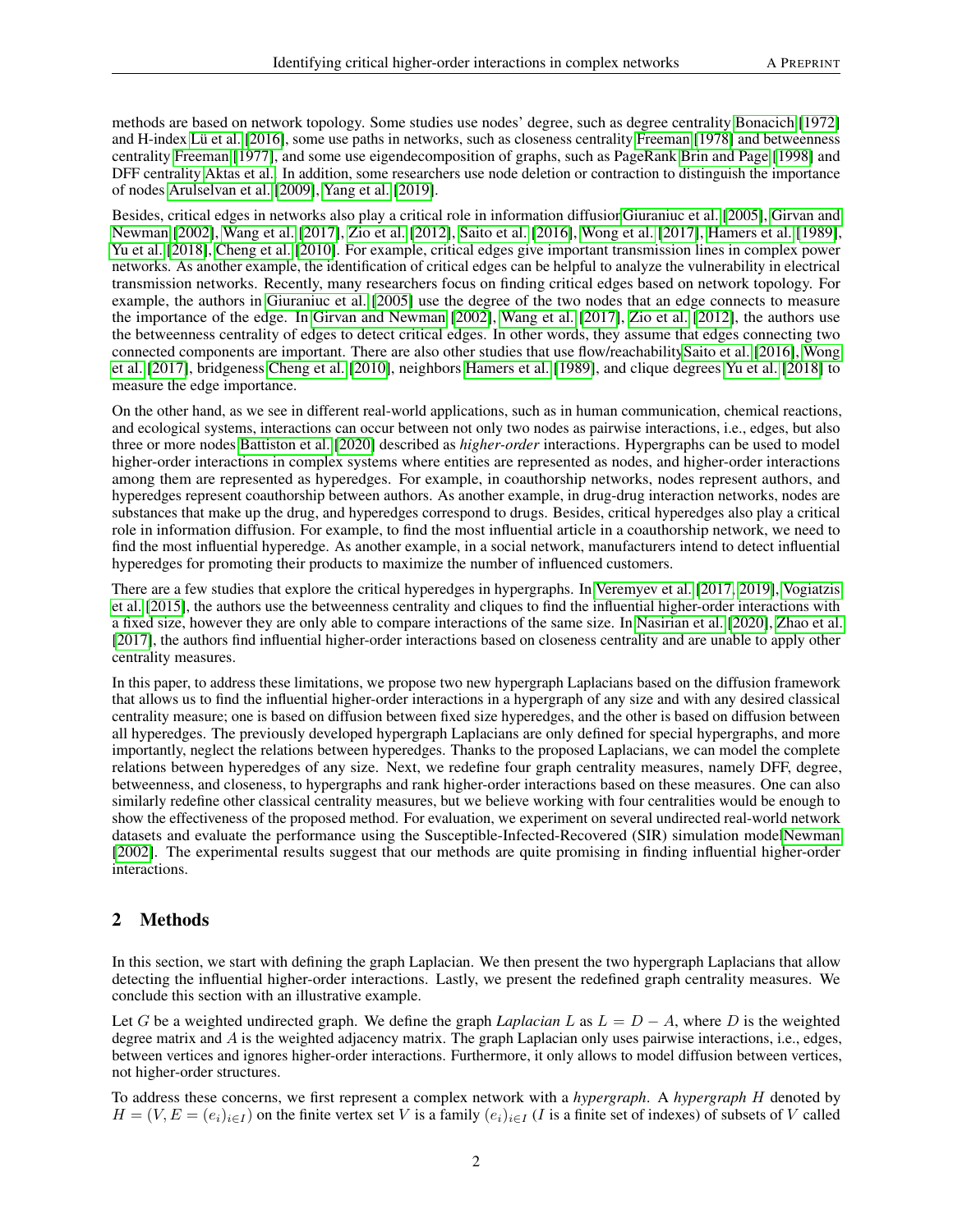*hyperedges*. In a hypergraph, nodes represent entities and hyperedges represent higher-order interactions in the network. The *size* of a hyperedge is the number of the nodes in the corresponding higher-order interaction.

We use the diffusion framework on hypergraphs, i.e., the patterns of who is connected to whom, for identifying critical higher-order interactions. Similar to this study [Horak and Jost](#page-9-5) [\[2013\]](#page-9-5), one can define the simplicial Laplacian to model diffusion over a hypergraph with a simplicial complex structure, i.e., subsets of hyperedges are also hyperedges. Let  $D_n$ be the *incidence matrix* that encodes which p-simplices are incident to which  $(p + 1)$ -simplices. It is defined as

$$
D_p(i,j) = \begin{cases} 1 & \text{if } \sigma_j^p \text{ is on the boundary of } \sigma_i^{p+1} \\ 0 & \text{otherwise} \end{cases}
$$

Let  $W_p$  be the diagonal weight matrix of the simplices. Then, the *i*-dimensional up Laplacian can be expressed as the matrix

$$
\mathcal{L}_i^{up} = W_i^{-1} D_i^T W_{i+1} D_i.
$$

Similarly, the i-dimensional down Laplacian can be expressed as the matrix

$$
\mathcal{L}_i^{down} = D_{i-1} W_{i-1}^{-1} D_{i-1}^T W_i.
$$

Lastly, the i-dimensional Laplacian in both directions is

$$
\mathcal{L}^{both}_i = \mathcal{L}^{up}_i + \mathcal{L}^{down}_i.
$$

However, these Laplacians have three critical issues. First, it is defined only for hypergraphs with the simplicial complex structure, which is often not the case in real-world hypergraphs. For example, in a coauthorship network, there may be an article with three coauthors (i.e., a triangle) where each pair of the authors may not have coauthored an article (i.e., edges). Second, for a hyperedge of size k, the simplicial Laplacian models the diffusion only *through* the hyperedges of sizes  $k - 1$  and/or  $k + 1$ . However, in the diffusion framework, information on a hyperedge can diffuse through other hyperedges regardless of their sizes. For example, these Laplacians assume that information from a paper of three coauthors can only diffuse through papers of two and four coauthors, which is not realistic. Third, when we use the simplicial Laplacians in modeling diffusion, we need to assume that information only diffuses *between* fixed size hyperedges. However, a hyperedge can affect other hyperedges regardless of their sizes. For example, based on these Laplacians, information can only diffuse between papers of three coauthors, which is not realistic again.

To address these issues, we develop two hypergraph Laplacians; one is based on diffusion between fixed size hyperedges,  $\mathcal{L}_k$ , and the other is based on diffusion between hyperedges of any size in the hypergraph H,  $\mathcal{L}_H$  [Aktas and Akbas](#page-9-6) [\[2021\]](#page-9-6). In the simplicial Laplacian, a hyperedge of size  $k + 1$  is called a k-simplex. For example, vertices are called 0-simplices, edges are called 1-simplices and triangles are called 2-simplices. To be consistent with the simplicial Laplacian definition, we prefer to call a hyperedge of size  $k + 1$  as k-simplex while defining our Laplacians. We first update the incidence matrix for simplices of any dimension as follows.

$$
D_{p,r}(i,j) = \begin{cases} 1 & \text{if } \sigma_j^p \text{ is on the boundary of } \sigma_i^r \\ 0 & \text{otherwise} \end{cases}
$$

with  $\sigma^p$  being a p-simplex. Here,  $D_{p,r}$  encodes which p-simplices are incident to which r-simplices. Next, for a hypergraph with the maximum simplex dimension of n (i.e., hyperedge size of  $n + 1$ ), Laplacian between k-simplices through other simplices is defined as

$$
\mathcal{L}_k = \mathcal{L}_{k,0} + \mathcal{L}_{k,1} + \cdots + \mathcal{L}_{k,n-1} + \mathcal{L}_{k,n}
$$

for  $k \in \{0, \ldots, n\}$ , where

$$
\mathcal{L}_{k,l} = \left\{ \begin{array}{ll} W_l^{-1} D_{k,l}^T W_k D_{k,l} & \text{if } k \leq l \\ D_{l,k} W_k^{-1} D_{l,k}^T W_l & \text{if } k > l \end{array} \right.
$$

with W being the diagonal simplex weight matrix. Here,  $\mathcal{L}_k$  encodes how k-simplices are related to each other where the relations can be through the shared neighboring simplices of any dimension. Next, we improve this Laplacian by considering relations between simplices of any dimension. Using the Laplacian  $\mathcal{L}_k$ , we define the generalized hypergraph Laplacian,  $\mathcal{L}_H$ , as the following block matrix

$$
\mathcal{L}_H = \begin{pmatrix} \begin{array}{c|c|c} \mathcal{L}_0 & \mathcal{D}_{0,1}^T & \mathcal{D}_{0,2}^T & \cdots & \mathcal{D}_{0,n}^T \\ \hline \mathcal{D}_{0,1} & \mathcal{L}_1 & \mathcal{D}_{1,2}^T & \cdots & \mathcal{D}_{1,n}^T \\ \hline \mathcal{D}_{0,2} & \mathcal{D}_{1,2} & \mathcal{L}_2 & \cdots & \mathcal{D}_{2,n}^T \\ \hline \vdots & \vdots & \vdots & \ddots & \vdots \\ \hline \mathcal{D}_{0,n} & \mathcal{D}_{1,n} & \mathcal{D}_{2,n} & \cdots & \mathcal{L}_n \end{array} \end{pmatrix}
$$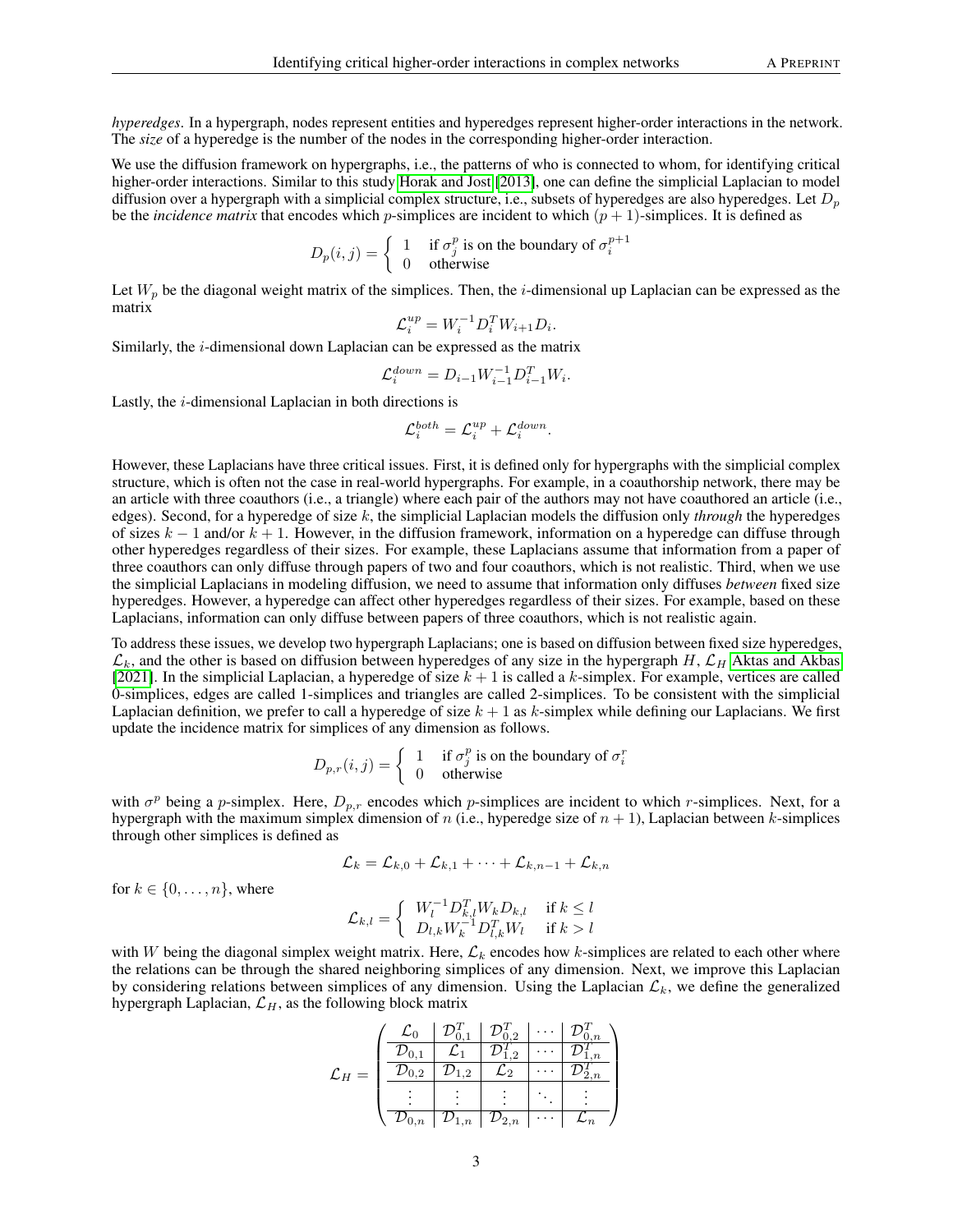where  $\mathcal{D}_{p,r} = \sum_{i=0}^n D_{p,r}^i$  and  $D_{p,r}^q(i,j) = s$ , and s is the number of the q-simplices that are adjacent to both  $\sigma_j^p$  and  $\sigma_i^r$  for  $q \notin \{p, r\}$  and  $\tilde{D}_{p,r}^p = \tilde{D}_{p,r}^r = D_{p,r}$ . Here, the blocks on the main diagonal are the Laplacians we develop initially, i.e., they provide the relation between simplices of fixed dimension through simplices of any dimension. Besides, the off-diagonal blocks do the same thing but for different dimensions. Therefore,  $\mathcal{L}_H$  is able to capture the relations *between* all simplices *through* simplices of any dimension, which addresses all the limitations.

To compute the influence of the higher-order interactions (i.e., hyperedges), we redefine four graph centrality measures, namely diffusion Frechet function (DFF) [Aktas et al.,](#page-8-7) [Martínez et al.](#page-9-7) [\[2018\]](#page-9-7), degree, betweenness, and closeness [Freeman](#page-8-4) [\[1978\]](#page-8-4), which are originally defined for vertices, to hyperedges, thanks to the generalized Laplacian  $\mathcal{L}_H$ . We use this Laplacian to model relations between hyperedges, and define the centrality measures accordingly.

DFF centrality employs the diffusion Fréchet function (DFF) defined as the weighted sum of the diffusion distance between a hyperedge and the rest of the network. The diffusion distance measures the similarity between two given hyperedges by finding the similarity of the heat diffusion on a given time interval when the heat source is located on these hyperedges. More formally, let  $\mathcal{E} = [\mathcal{E}_1, ..., \mathcal{E}_n]^T \in \mathbb{R}^n$  be a probability distribution on hyperedge set E of a hypergraph H. For  $t > 0$ , the diffusion Fréchet function on hyperedge  $e_i \in E$  is defined as

$$
F_{\mathcal{E},t}(i) = \sum_{j=1}^{n} d_t^2(i,j) \mathcal{E}_j.
$$

with

$$
d_t^2(i,j) = \sum_{k=1}^n e^{-2\lambda_k t} (\phi_k(i) - \phi_k(j))^2
$$

where  $0 \leq \lambda_1 \leq \ldots \leq \lambda_n$  are the eigenvalues of the hypergraph Laplacian  $\mathcal{L}_H$  with orthonormal eigenvectors  $\phi_1, \ldots, \phi_n$ . A hyperedge with a smaller diffusion Fréchet function value is considered an influential hyperedge in the network since the heat diffusion centered at this hyperedge is similar to many hyperedges. The degree centrality is the number of connections of each hyperedge. The degree can be computed considering the connection weights. The betweenness centrality measures how often each hyperedge appears on the shortest path between two hyperedges in the hypergraph. Since there can be several shortest paths between two hyperedges  $s$  and  $t$ , the centrality of hyperedge  $u$  is

$$
H_{Btw}(u) = \sum_{s,t \neq u} \frac{n_{st}(u)}{N_{st}}
$$

where  $n_{st}(u)$  is the number of shortest paths from s to t that pass through hyperedge u, and  $N_{st}$  is the total number of shortest paths from  $s$  to  $t$ . Shortest paths can be computed by considering the connection weights. Lastly, the closeness centrality uses the inverse sum of the distance from a hyperedge to all other hyperedges in the hypergraph. The centrality of a hyperedge  $u$  is

$$
H_{Cls}(u) = \frac{1}{C_u}
$$

where  $C_u$  is the sum of the distances from hyperedge u to all other hyperedges. The distance from a hyperedge to another hyperedge can be computed by considering the connection weights.

Lastly, we model SIR on vertices of the hypergraph by utilizing the Laplacian  $\mathcal{L}_0$  for evaluation. As we mentioned before,  $\mathcal{L}_0$  reveals how vertices are connected through hyperedges of any size.

We now provide an illustrative example of the proposed methods.



<span id="page-3-0"></span>Figure 1: A hypergraph with six vertices (0-simplices), eight edges (1-simplices) and three triangles (2-simplex).

Example 1 *The hypergraph in Figure [1](#page-3-0) has six vertices (0-simplices), eight edges (1-simplices), and three triangles (2-simplices). Its Laplacian between 0-simplices,* L0*, and generalized Laplacian,* LH*, are found below. In both Laplacians, the diagonal entries show the number of neighboring simplices for each* k*-simplex (we also count each hyperedge as its neighboring hyperedge in order to stress the importance of the direct neighborhood relation), and the*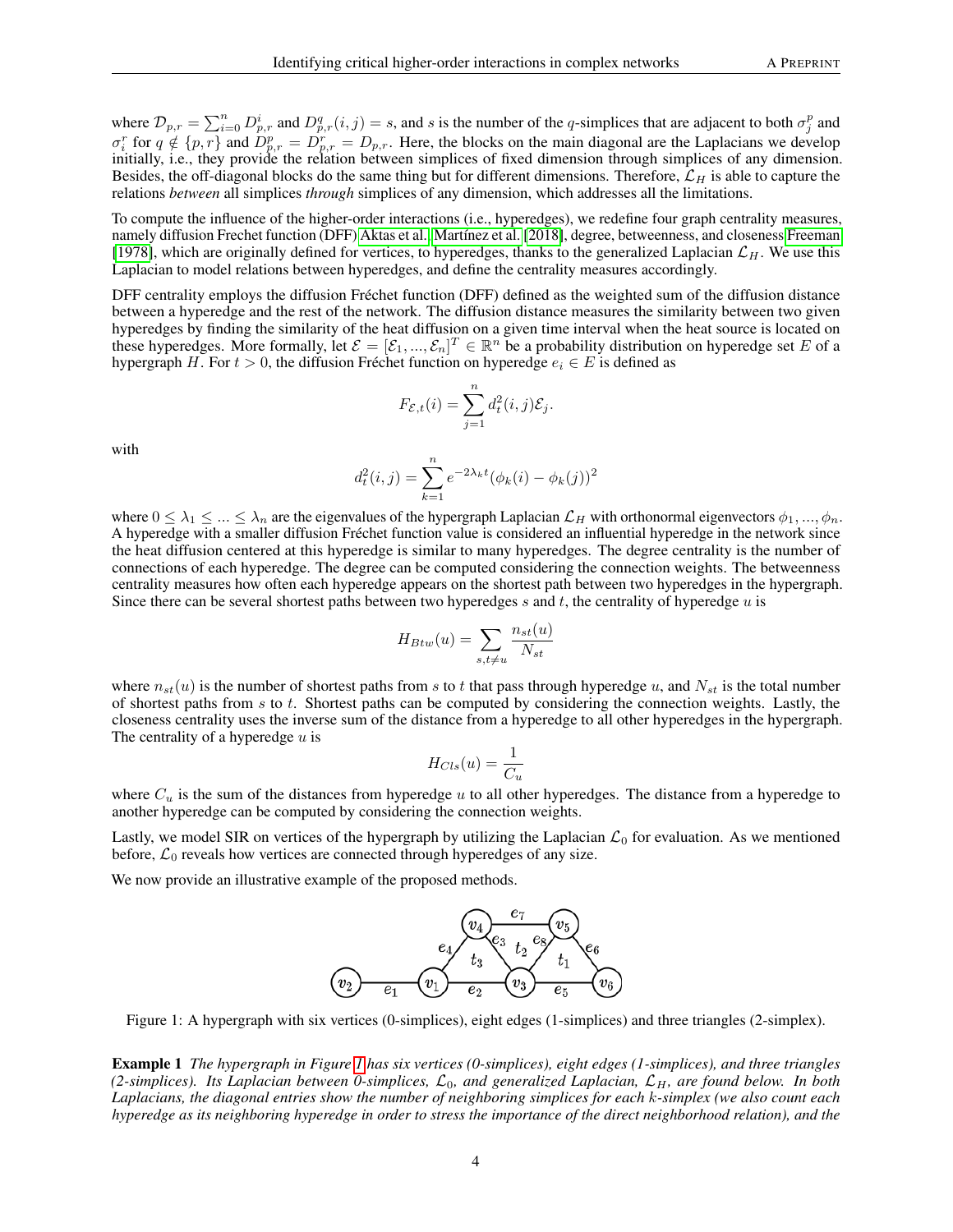.

*off-diagonal entries show the number of the shared neighboring simplices with other simplices. The diffusion between simplices happens based on the number of the shared neighboring simplices with other simplices in these Laplacians.*

L<sup>0</sup> = v<sup>1</sup> v<sup>2</sup> v<sup>3</sup> v<sup>4</sup> v<sup>5</sup> v<sup>6</sup> v<sup>1</sup> 5 1 2 2 0 0 v<sup>2</sup> 1 2 0 0 0 0 v<sup>3</sup> 2 0 8 3 3 2 v<sup>4</sup> 2 0 3 6 2 0 v<sup>5</sup> 0 0 3 2 6 2 v<sup>6</sup> 0 0 2 0 2 4 , L<sup>H</sup> = 5 1 2 2 0 0 2 3 1 3 0 0 0 0 4 0 0 1 2 0 0 0 0 2 0 0 0 0 0 0 0 0 0 0 2 0 8 3 3 2 0 3 4 1 3 1 1 4 4 4 4 2 0 3 5 2 0 0 1 4 3 0 0 3 1 4 4 0 0 0 3 2 5 2 0 0 1 0 1 3 3 4 0 4 4 0 0 2 0 2 4 0 0 0 0 3 3 0 1 0 0 4 2 2 0 0 0 0 3 1 0 1 0 0 0 0 1 0 0 3 0 3 1 0 0 1 4 2 2 1 0 0 1 4 1 1 1 0 4 4 1 0 0 2 5 2 1 0 2 2 4 4 1 3 0 1 3 0 0 1 2 2 4 0 0 1 0 4 1 0 0 0 3 0 1 3 0 1 1 0 4 2 0 2 1 1 4 0 0 1 0 3 3 0 0 0 0 2 4 1 2 0 1 4 0 0 1 3 3 0 0 0 2 1 0 1 4 2 1 4 1 0 0 4 1 4 1 0 1 2 0 2 2 2 5 1 4 4 4 0 4 4 0 0 1 4 4 4 1 0 1 1 7 3 1 0 0 4 4 4 0 0 1 4 1 1 1 4 4 3 7 3 0 0 4 0 4 4 0 1 1 0 4 4 1 4 1 3 7 

<span id="page-4-0"></span>Table 1: The cells for the best result in each row is colored gray.

|       | $\mathbf{H}_{DFF}$ |              | ${\bf H}_{Deg}$ |              | $\mathbf{H}_{Btw}$ |              | $\mathbf{H}_{Cls}$ |              | $\mathbf{R}_s$ |              |
|-------|--------------------|--------------|-----------------|--------------|--------------------|--------------|--------------------|--------------|----------------|--------------|
|       | Rank               | <b>Score</b> | Rank            | <b>Score</b> | Rank               | <b>Score</b> | Rank               | <b>Score</b> | Rank           | <b>Score</b> |
| $e_1$ |                    | 1.412        | 11              |              | 6                  | 0.026        | 11                 | 0.533        | 4              | 0.078        |
| $e_2$ | 6                  | 1.218        | 6               | 20           | 2                  | 0.054        | 3                  | 0.762        | 5              | 0.057        |
| $e_3$ | 4                  | 1.123        | $\overline{4}$  | 28           | 3                  | 0.034        | 2                  | 0.800        | 11             | 0.029        |
| $e_4$ | 9                  | 1.245        | 9               | 18           | 5.                 | 0.026        |                    | 0.696        | 6              | 0.052        |
| $e_5$ | 8                  | 1.231        | 8               | 19           | 9                  | 0.017        | 8                  | 0.696        | 7              | 0.045        |
| $e_6$ | 10                 | 1.259        | 10              | 17           | 11                 | 0.004        | 10                 | 0.615        | 8              | 0.044        |
| $e_7$ |                    | 1.231        |                 | 19           | 10                 | 0.015        | 9                  | 0.696        | 9              | 0.040        |
| $e_8$ | 5                  | 1.123        | 5               | 28           | 4                  | 0.028        | 4                  | 0.762        | 10             | 0.031        |
| $t_1$ | 3                  | 1.092        | 3               | 31           | 8                  | 0.021        | 6                  | 0.727        | 2              | 0.125        |
| $t_2$ |                    | 1.061        |                 | 34           |                    | 0.024        | 5                  | 0.762        | 3              | 0.111        |
| $t_3$ | 2                  | 1.081        | $\mathfrak{D}$  | 32           |                    | 0.065        |                    | 0.800        |                | 0.139        |

*To find the influential higher-order interactions, we apply the SIR model and calculate centralities using*  $\mathcal{L}_0$  *and*  $\mathcal{L}_H$ *, respectively. As we see in Table [1,](#page-4-0)*  $t_1, t_2, t_3$  *are the most influential higher-order interactions based on*  $H_{DFF}$  *and*  $H_{Deg}$  and these results are aligned with the corresponding diffusion index  $R_s$ . Similarly,  $t_3$  is the most influential *based on* H<sub>Btw</sub> and H<sub>Cls</sub>. On the other hand, although  $e_3$  can be considered as one of the most central and, as a *result, influential higher-order interaction, its diffusion index is relatively low. The reason for this is that its neighboring simplices,*  $v_3$ ,  $v_4$ ,  $t_2$ ,  $t_3$ , are of high degree; hence, its removal relatively affects the diffusion.

# 3 Results

In this section, we first describe the datasets we use in our experiments. Then, we explain how we model SIR on hypergraphs using the proposed Laplacians for evaluation. Next, we redefine four classical graph centrality measures, namely DFF, degree, betweenness, and closeness, to hypergraphs and present results on the datasets.

Data Description. In our experiments, we use four undirected real-world networks to evaluate the effectiveness of redefined centrality measures using hypergraph Laplacians (see Table [2](#page-5-0) for the networks' statistics). (1) Enron: each vertex represents the email address of a staff member at Enron. A simplex or hyperedge represents all the recipients, including the sender, of an email sent between the Enron staff. (2) High school: this dataset is made from a network of high school students in Marseilles, France. A vertex is a student, and a simplex is a set of students in close contact with each other. (3) Primary school: this dataset is made from a network of primary school students and teachers. A vertex is a student or a teacher, and a simplex is a set of students and/or teachers in close contact with each other. (4) NDC-classes: a vertex is a pharmaceutical class label used to classify a certain property of a drug. The network of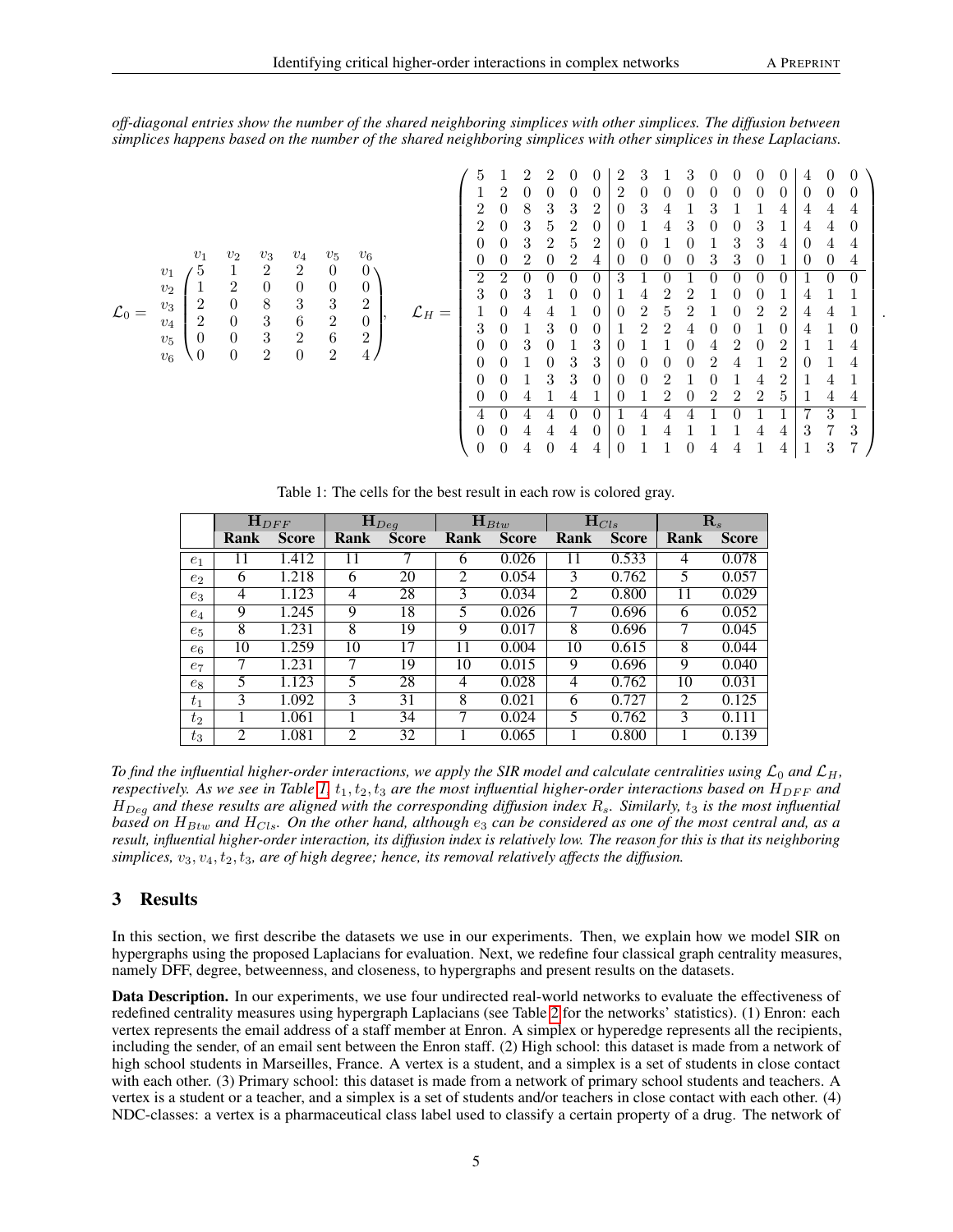drugs is taken from the National Drug Code Directory. A simplex is a set of several or many class labels assigned to a drug. These datasets can be found in [Benson et al.](#page-9-8) [\[2018\]](#page-9-8).

<span id="page-5-0"></span>Table 2: Basic properties of the real-world datasets we use are provided here.  $\langle k \rangle$  is the average weighted degree, and  $k_{max}$  is the maximum hyperedge size.

| $\it Data set$ | Vertices | Hyperedges | 'k    | $\kappa_{max}$ |
|----------------|----------|------------|-------|----------------|
| Enron          | 143      | 1630       | 106.3 | 19             |
| High school    | 327      | 8264       | 81.9  |                |
| Primary school | 242      | 13041      | 197.2 |                |
| NDC-classes    | 1149     | 2330       |       | 25             |

Evaluation metrics. We use the Susceptible-Infected-Recovered (SIR) simulation model as an evaluation metric to objectively analyze the effect of higher-order interactions in diffusion between nodes. In the SIR model, each node is classified as a Susceptible (S), Infected (I), or Recovered (R) at any given moment. A selected node is initially infected, and the rest of the network is susceptible to be infected. In each propagation, the infected node can infect its neighboring nodes with probability  $\mu$ . As this process is repeated, infected nodes can recover with probability  $\beta$  and are not susceptible to be infected again. The number of nodes that were infected in the network measures the diffusion level. A greater number means a greater spreading ability and a greater influence on diffusion.

In our experiments with the SIR models, we set infection rate based on  $\mu_c$ , where  $\mu_c = \frac{\langle k \rangle}{\langle k^2 \rangle - \langle k \rangle}$ , as derived from [Guo](#page-9-9) [et al.](#page-9-9) [\[2020\]](#page-9-9), and  $\langle k \rangle$  is equal to the average weighted degree of the network. Furthermore, for the infection rate, we can also consider the weights of interactions. In this paper, we set the infection rate of an interaction of weight  $w > 0$  to  $\mu_w = 1 - (1 - \mu)^w$ , following [Sun et al.](#page-9-10) [\[2014\]](#page-9-10). For simplicity, the recovery rate is set as  $\beta = 1$ . The experiment is run 100 times for each dataset, and the average of the 100 trials is taken to obtain more reliable results.

As [Yu et al.](#page-8-17) [\[2018\]](#page-8-17) suggests, we use the normalized final effected scale for evaluation, which is defined as

$$
F(u) = \frac{n_u}{n}
$$

where  $n_u$  is the number of affected nodes when node u is infected, and n is the total number of nodes. To compute the influence of higher-order interactions, we calculate the average influence of all nodes after removing a certain fraction of hyperedges as the following diffusion index

$$
R_s = \frac{F_1 - F_2}{F_1}
$$

where  $F_i$  is the average final infected scale of all nodes, i.e.,  $F_i = \frac{1}{n} \sum_{u \in V} F(u)$  for  $i \in \{1, 2\}$ , and  $F_1$  and  $F_2$  are results of the original network and the network after removing  $p$  of higher-order interactions respectively.

In our experiment, we obtain three different results. For the first result, we first rank the higher-order interactions from the most influential to the least based on the centralities and divide them into 50 parts. For each step, we only remove one part and calculate the diffusion index. Finally, we sort the diffusion indices of the 50 parts for each centrality and find its spearman correlation coefficients to the centrality scores. As we see in Table [3,](#page-6-0) the proposed hypergraph centrality measures can find the influential higher-order interactions in diffusion effectively. All the correlations are high for the Enron dataset and are about 90%, except for 85% for  $H_{DFF}$ . In the High school dataset, all of the centrality measures' rankings are highly correlated with the SIR findings: they are all about 98%. It is the same for the Primary school dataset, except  $H_{Btw}$ . The correlations are a little lower for the NDC-classes dataset than the other datasets (it is in between %76-%80 for all but about %55 for  $H_{Btw}$ ). The reason is that since the ratio between the number of nodes and simplices is low in this dataset, the infection rate becomes relatively small. This makes diffusion difficult in the SIR simulations, and as a result, it makes it slightly more difficult to see the effects of removing higher-order interactions. In general,  $H_{DFF}$ ,  $H_{Deq}$ , and  $H_{Cls}$  provide similar effectiveness, and  $H_{Btw}$  is slightly less effective on the NDC-classes and Primary school datasets. We should also note here that our main goal here is not to compare these proposed hypergraph centralities but to show how effective they are in finding influential higher-order interactions. As we see in Table [3,](#page-6-0) overall, they are quite effective in finding influential higher-order interactions.

For the second result, we fix the infection rate at  $\mu = 1.5\mu_c$  and vary the ratio of the removed influential higher-order interactions in Figure [2.](#page-6-1) The graphs are plotted with the diffusion index  $R_s$  on the y-axes and the varying ratio of simplices  $(p)$  on the x-axes. When analyzing the graph for the Enron dataset, it can be inferred that degree, betweenness, and closeness are seen to overlap each other and possesses a higher diffusion index  $R<sub>s</sub>$  in comparison to DFF centrality. Therefore, it can be concluded that for the Enron dataset, degree, betweenness, and closeness centralities can be considered to be almost equally effective due to a consistently high  $R<sub>s</sub>$  value with the increasing ratio of simplices. For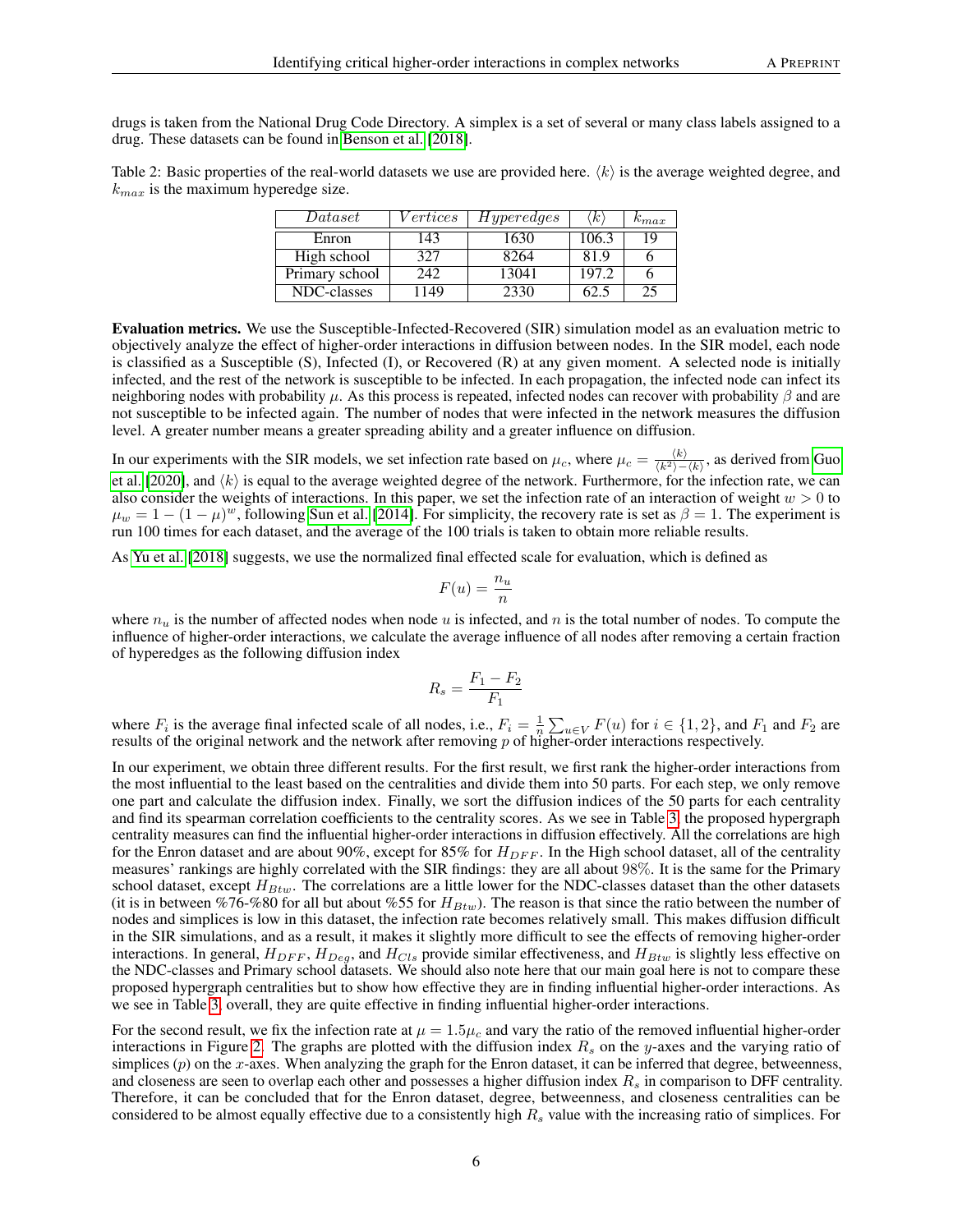<span id="page-6-0"></span>Table 3: Spearman correlation coefficients between the ranking scores and the diffusion indices. The results are averaged over 100 independent implementations with  $\mu/\mu_c = 1.5$ .

|                | $H_{DFF}$ | $H_{Deg}$ | $H_{Btw}$ | $H_{Cls}$  |
|----------------|-----------|-----------|-----------|------------|
| Enron          | %85.87    | %90.25    | %90.67    | %90.55     |
| High school    | %98.93    | %97.79    | %98.39    | %98.54     |
| Primary school | %97.64    | %98.05    | %83.64    | %95.58     |
| NDC-classes    | %79.43    | %76.84    | %54.32    | $\%$ 78 11 |

the High School dataset, it can be observed that DFF centrality is the most effective of the four centrality measures with betweeness and closeness centralities overlapping and following the same set of values for  $R_s$  with an increase in the varying ratios. In contrast, the degree centrality proved to be least effective for its low  $R_s$  value below 0.5. Primary school dataset has the most consistent increase in the value of diffusion index  $R_s$  for all the centrality measures as there are little or no anomalies within the curves plotted for the four different centrality measures. The degree and the DFF centralities are considered the most effective centralities as they both yield the highest value of  $R_s$  in comparison to betweenness and closeness centralities. Finally, for the NDC-classes dataset, it can be seen that initially the DFF centrality had a higher diffusion index  $(R<sub>s</sub>)$  in comparison to the degree centrality. Still, after the ratio  $(p)$  increases above 12.5, the degree centrality proves to be more effective than the DFF centrality and the other two centrality measures. In conclusion, all the four centrality measures proved to be effective with varying ratios of higher-order interactions used within this SIR model.



<span id="page-6-1"></span>Figure 2: Varying ratio of simplices through the implementation of the SIR Model. Here the infection rate is kept constant while the influential simplices are obtained by using each of the centrality measures. A higher diffusion index  $(R<sub>s</sub>)$  determines the effectiveness of each of these methods.

For the third result, we fix the ratio of the removed higher-order interactions at 5% and vary the infection rate to compare the centrality measures further in Figure [3.](#page-7-0) A greater diffusion index or  $R_s$  indicates that the removed simplices are influential, and therefore, the method is more effective. With the Enron dataset, closeness centrality performs the most effectively with betweenness centrality after it. DFF overall performs about as well as degree centrality but is outperformed by betweenness centrality and closeness centrality. However, the differences in performances are not drastic, and all the centrality measures overall perform well. In the Primary school network, degree centrality outperforms all the other centrality measures. Closeness and DFF overlap at several infection rates, with DFF performing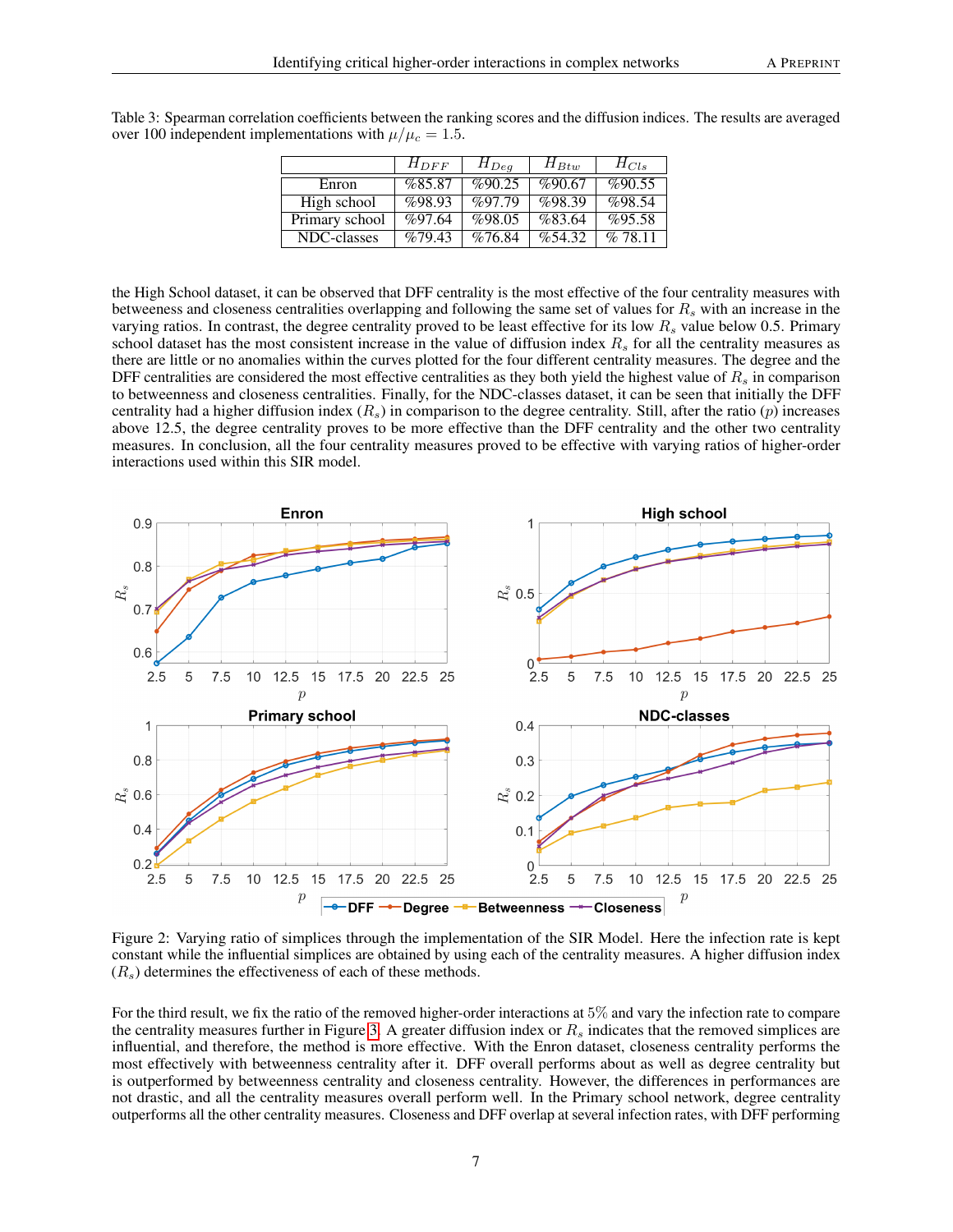slightly more effectively at other infection rates. In the High school dataset, DFF outperforms all the other centrality measures. However, after the infection rate reaches 1.8, betweenness centrality performs better than the rest of the centrality measures. Closeness centrality also performs well. In this dataset, degree centrality does not perform as well. When analyzing the NDC-classes network, it can be concluded that DFF outperforms all the centrality measures. Degree centrality performs better than closeness centrality at the lower infection rates. The two centrality measures' effectiveness is about the same when the infection rate is set in between 1.4-1.6. At the greater infection rates, closeness outperforms degree centrality. Betweenness centrality is the least effective of the centrality measures in this dataset, but performance is not drastic. It can be noted that with Enron and NDC-classes, as the infection rate increases, the diffusion index or  $R_s$  increases as well. However, for High school and Primary school,  $R_s$  initially increases but then decreases. This is due to the network structure of these two datasets. Overall, the centrality methods, with varying performances depending on the network applied to, effectively identify influential higher-order interactions in complex networks for various infection rates used in the SIR model.



<span id="page-7-0"></span>Figure 3: Varying infection rate when using the SIR model on the selected networks. The ratio of simplices removed in each trial is the top 5% of influential simplices found by each of the centrality measures. A greater diffusion index or  $R_s$  indicates that the method is more effective.

## 4 Discussion

By proposing two new hypergraph Laplacians, we are able to redefine DFF, betweenness centrality, closeness centrality, and degree centrality to determine the influential higher-order interactions of a network. These centrality measures are applied to four real-world network datasets. The performances of the centrality measures in identifying influential higher-order network interactions are compared and evaluated by the SIR model and using spearman's rank correlation coefficients. Overall, all the centrality measures, adjusted to work with higher-order simplices, are effective in finding influential higher-order interactions. The high spearman correlations values for the centrality measures indicate this effectiveness as in Table [3.](#page-6-0) Furthermore, the methods are effective when varying the ratio of infected simplicies and when varying infection rates.

As mentioned earlier, there are not many known centrality measures capable of effectively analyzing and identifying influential higher-order interactions in complex networks. Being able to utilize several centrality measures provides more flexibility, expanding the uses of determining significant higher-order interactions. It also provides more options to select the best possible method of analyzing higher-order interactions based on specific types of networks as well as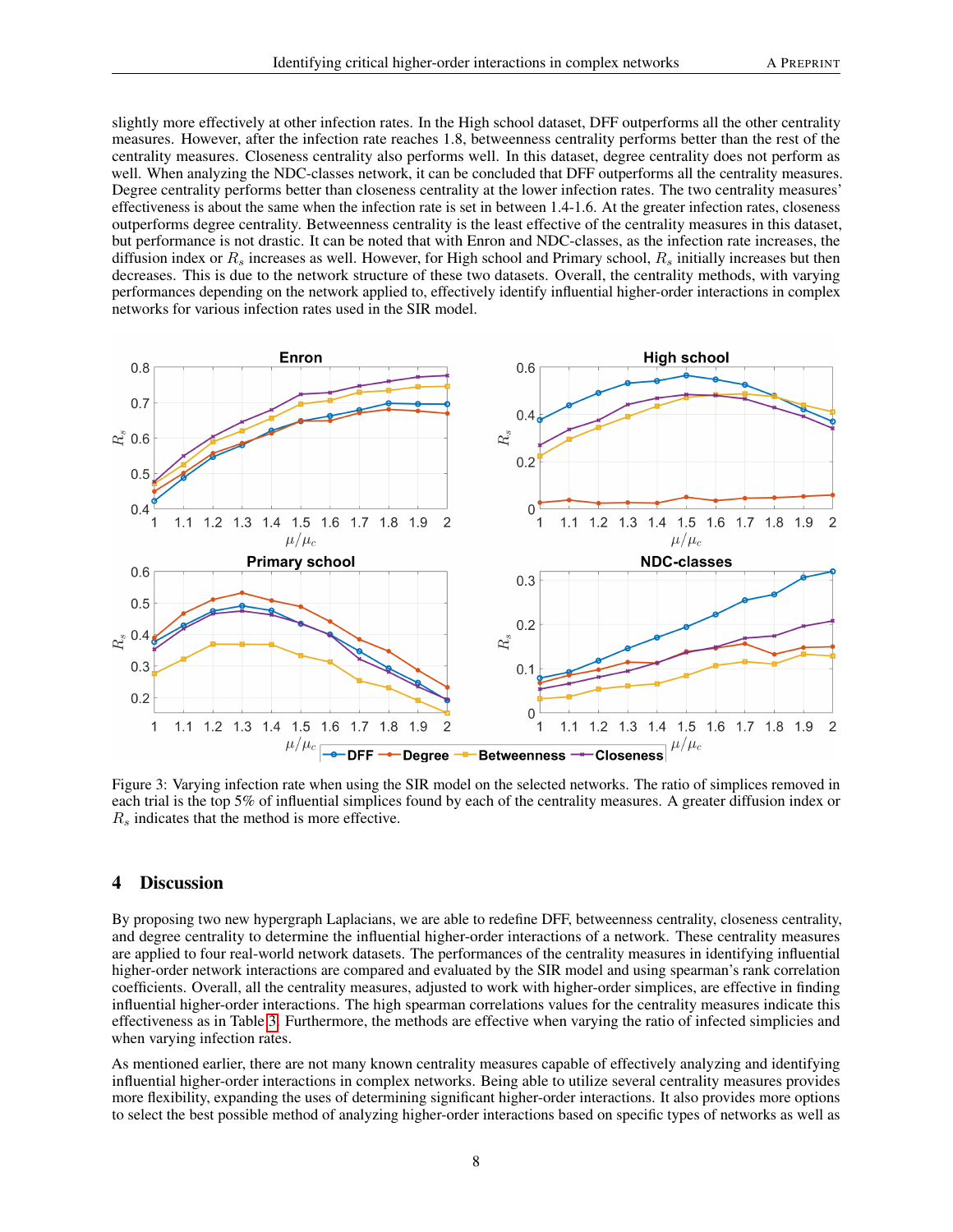computational complexity and more room to expand on methods for finding influential higher-order interactions. The results found are significant as they provide a basis for DFF, betweenness centrality, closeness centrality, and degree centrality, through hypergraph Laplacians, to be utilized in real-life applications such as rumor controlling, marketing, disease spreading, advertising, and more.

## References

- <span id="page-8-0"></span>David Kempe, Jon Kleinberg, and Éva Tardos. Maximizing the spread of influence through a social network. In *Proceedings of the ninth ACM SIGKDD international conference on Knowledge discovery and data mining*, pages 137–146, 2003.
- <span id="page-8-1"></span>Shanfeng Wang, Maoguo Gong, Wenfeng Liu, and Yue Wu. Preventing epidemic spreading in networks by community detection and memetic algorithm. *Applied Soft Computing*, 89:106118, 2020.
- <span id="page-8-2"></span>Phillip Bonacich. Factoring and weighting approaches to status scores and clique identification. *Journal of mathematical sociology*, 2(1):113–120, 1972.
- <span id="page-8-3"></span>Linyuan Lü, Tao Zhou, Qian-Ming Zhang, and H Eugene Stanley. The h-index of a network node and its relation to degree and coreness. *Nature communications*, 7(1):1–7, 2016.
- <span id="page-8-4"></span>Linton C Freeman. Centrality in social networks conceptual clarification. *Social networks*, 1(3):215–239, 1978.
- <span id="page-8-5"></span>Linton C Freeman. A set of measures of centrality based on betweenness. *Sociometry*, pages 35–41, 1977.
- <span id="page-8-6"></span>Sergey Brin and Lawrence Page. The anatomy of a large-scale hypertextual web search engine. *Computer networks and ISDN systems*, 30(1-7):107–117, 1998.
- <span id="page-8-7"></span>Mehmet E Aktas, Sidra Jawaid, Ebony Harrington, and Esra Akbas. Influential nodes detection in complex networks via diffusion fréchet function. under review.
- <span id="page-8-8"></span>Ashwin Arulselvan, Clayton W Commander, Lily Elefteriadou, and Panos M Pardalos. Detecting critical nodes in sparse graphs. *Computers & Operations Research*, 36(7):2193–2200, 2009.
- <span id="page-8-9"></span>Guoli Yang, Tina P Benko, Matteo Cavaliere, Jincai Huang, and Matjaž Perc. Identification of influential invaders in evolutionary populations. *Scientific reports*, 9(1):1–12, 2019.
- <span id="page-8-10"></span>CV Giuraniuc, JPL Hatchett, JO Indekeu, M Leone, I Pérez Castillo, Bert Van Schaeybroeck, and Carlo Vanderzande. Trading interactions for topology in scale-free networks. *Physical review letters*, 95(9):098701, 2005.
- <span id="page-8-11"></span>Michelle Girvan and Mark EJ Newman. Community structure in social and biological networks. *Proceedings of the national academy of sciences*, 99(12):7821–7826, 2002.
- <span id="page-8-12"></span>Ziqi Wang, Jinghan He, Alexandru Nechifor, Dahai Zhang, and Peter Crossley. Identification of critical transmission lines in complex power networks. *Energies*, 10(9):1294, 2017.
- <span id="page-8-13"></span>Enrico Zio, Lucia R Golea, et al. Identifying groups of critical edges in a realistic electrical network by multi-objective genetic algorithms. *Reliability Engineering & System Safety*, 99:172–177, 2012.
- <span id="page-8-14"></span>Kazumi Saito, Masahiro Kimura, Kouzou Ohara, and Hiroshi Motoda. Detecting critical links in complex network to maintain information flow/reachability. In *Pacific Rim International Conference on Artificial Intelligence*, pages 419–432. Springer, 2016.
- <span id="page-8-15"></span>Petrie Wong, Cliz Sun, Eric Lo, Man Lung Yiu, Xiaowei Wu, Zhichao Zhao, T-H Hubert Chan, and Ben Kao. Finding k most influential edges on flow graphs. *Information Systems*, 65:93–105, 2017.
- <span id="page-8-16"></span>Lieve Hamers et al. Similarity measures in scientometric research: The jaccard index versus salton's cosine formula. *Information Processing and Management*, 25(3):315–18, 1989.
- <span id="page-8-17"></span>En-Yu Yu, Duan-Bing Chen, and Jun-Yan Zhao. Identifying critical edges in complex networks. *Scientific reports*, 8(1): 1–8, 2018.
- <span id="page-8-18"></span>Xue-Qi Cheng, Fu-Xin Ren, Hua-Wei Shen, Zi-Ke Zhang, and Tao Zhou. Bridgeness: a local index on edge significance in maintaining global connectivity. *Journal of Statistical Mechanics: Theory and Experiment*, 2010(10):P10011, 2010.
- <span id="page-8-19"></span>Federico Battiston, Giulia Cencetti, Iacopo Iacopini, Vito Latora, Maxime Lucas, Alice Patania, Jean-Gabriel Young, and Giovanni Petri. Networks beyond pairwise interactions: structure and dynamics. *arXiv preprint arXiv:2006.01764*, 2020.
- <span id="page-8-20"></span>Alexander Veremyev, Oleg A Prokopyev, and Eduardo L Pasiliao. Finding groups with maximum betweenness centrality. *Optimization Methods and Software*, 32(2):369–399, 2017.